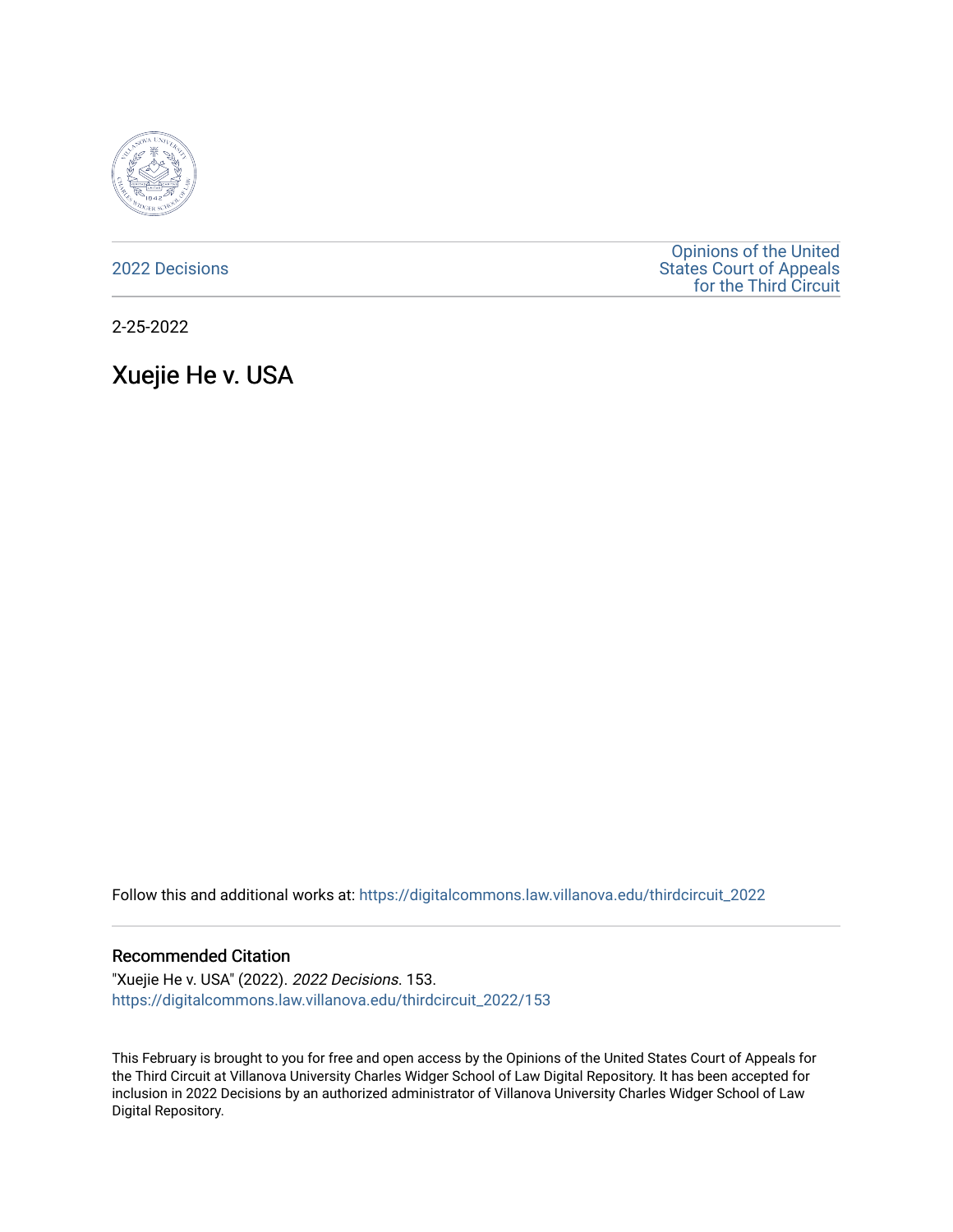## **NOT PRECEDENTIAL**

## UNITED STATES COURT OF APPEALS FOR THE THIRD CIRCUIT

\_\_\_\_\_\_\_\_\_\_\_

No. 21-2546 \_\_\_\_\_\_\_\_\_\_\_

XUEJIE HE; HEYANGJING SHI, Appellants

v.

UNITED STATES OF AMERICA; STATE OF NEW JERSEY; STATE OF NEW YORK; UNION CITY POLICE DEPARTMENT; GUTTENBERG POLICE DEPARTMENT; CHASAN LAMARELLO MALLON & CAPPUZZO PC; HUDSON HOSPITAL OPCO LLC; CAREPOINT HEALTH CHRIST HOSPITAL; HUDSON COUNTY PROSECUTORS OFFICE; DELTA AIR LINES INC; ALIBABA GROUP HOLDING LIMITED; TAOBAO; ASLAN AVIATION SERVICES (SHANGHAI) CO LTD; DEREK SMITH LAW GROUP PLLC; COALITION FOR THE HOMELESS; CATHOLIC CHARITIES COMMUNITY SERVICES CENTER; NEW YORK CITY; BILL DE BLASIO; NEW YORK CITY RESCUE MISSION; NEW YORK CITY HUMAN RESOURCES ADMINISTRATION; TRINITY COMMONS; TRINITY EPISCOPAL CHURCH PARISH CENTER; NEW YORK PRESBYTERIAN FOUNDATION INC; NEW YORK PRESBYTERIAN HOSPITAL; NEW YORK PRESBYTERIAN LOWER MANHATTAN HOSPITAL; WEILL CORNELL MEDICAL; CANTONESE INTERPRETER FOR NY PLMH; MODERN MEDICAL PC; AFFINITY HEALTH PLAN INC; CENTENE CORPORATION; FIDELIS CARE; NEW YORK CITY POLICE DEPARTMENT; NEW YORK CITY POLICE DEPARTMENT 109TH PRECINCT; NEW YORK CITY POLICE DEPARTMENT 120TH PRECINCT; NEW YORK CITY POLICE DEPARTMENT 121 PRECINCT; GARDEN OF HOPE; NEW YORK CITY TRANSIT AUTHORITY; TRANSIT ADJUDICATION BUREAU; NEW YORK CITY DEPARTMENT OF TRANSPORTATION; NEW YORK CITY DEPARTMENT OF DESIGN AND CONSTRUCTION; NEW YORK DEPARTMENT OF HOUSING PRESERVATION AND DEVELOPMENT; MOUNT SINAI HEALTH SYSTEM INC; ICAHN SCHOOL OF MEDICINE AT MOUNT SINAI; MOUNT SINAI HOSPITAL; MOUNT SINAI BETH ISRAEL; MOUNT SINAI WEST; RICHMOND UNIVERSITY MEDICAL CENTER; OFFICE OF THE NEW YORK CITY CONTROLLER; NEW YORK UNIVERSITY; NEW YORK UNIVERSITY COLLEGE OF DENTISTRY; METROPOLITAN DENTAL ASSOCIATES; LEGAL SERVICES NYC; LEGAL AID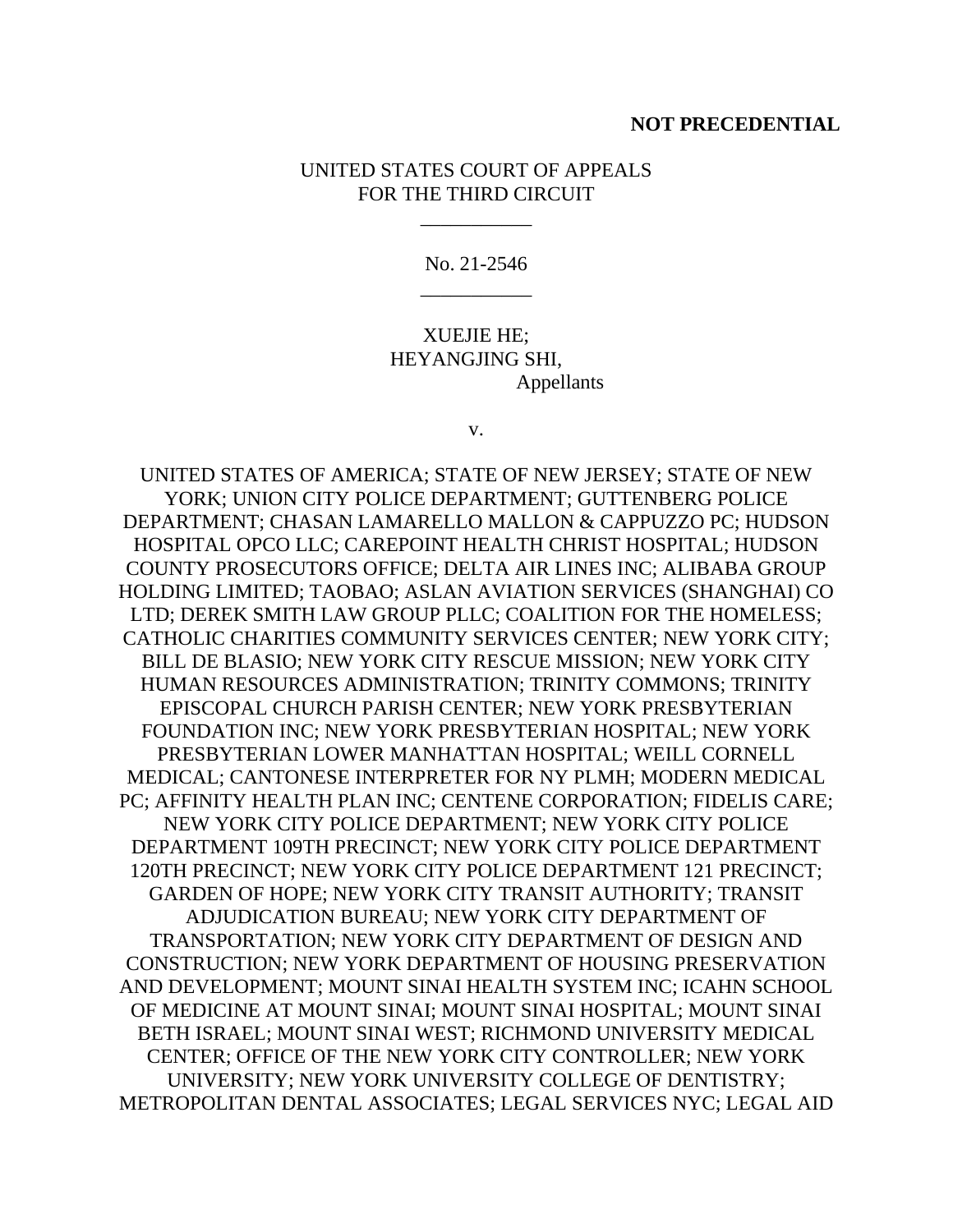SOCIETY; NEW YORK CITY MARSHALS; CAMBA INC; CITY UNIVERSITY OF NEW YORK; BOROUGH OF MANHATTAN COMMUNITY COLLEGE; RENATA V. WEBER; JOAN M. KENNEY; DORIS LING-COHAN; LIZBETH GONZALES; MATTHEW F. COOPER; LOUIS L STANTON; BARRINGTON D. PARKER; PETER W. HALL; CHRISTOPHER F. DRONEY; KIMBERLY SLADE; LIN YANFEN; MASH JIM; LIUFENG CHEN; JOHN DOE JIM; HINGSZE CHAO; JOHN DOE B

> On Appeal from the United States District Court for the District of New Jersey (D.N.J. Civil Action No. 2:20-cv-08545) District Judge: Honorable John M. Vazquez

\_\_\_\_\_\_\_\_\_\_\_\_\_\_\_\_\_\_\_\_\_\_\_\_\_\_\_\_\_\_\_\_\_\_\_\_

\_\_\_\_\_\_\_\_\_\_\_\_\_\_\_\_\_\_\_\_\_\_\_\_\_\_\_\_\_\_\_\_\_\_\_\_

Submitted Pursuant to Third Circuit LAR 34.1(a) January 26, 2022 Before: KRAUSE, BIBAS and SCIRICA, Circuit Judges

> (Opinion filed February 25, 2022) \_\_\_\_\_\_\_\_\_\_\_

## OPINION\* \_\_\_\_\_\_\_\_\_\_\_

PER CURIAM

Pro se appellants Xuejie He and Heyangjing Shi appeal from the District Court's

dismissal of their second amended complaint after screening it pursuant to 28 U.S.C.

§ 1915(e)(2)(B). For the reasons that follow, we will affirm the District Court's

judgment.

In July 2020, appellants filed a complaint against more than seventy defendants, including the United States, several U.S. states, community non-profit organizations, hospitals, universities, state and federal judges, and various individuals. Appellants made

<sup>\*</sup> This disposition is not an opinion of the full Court and pursuant to I.O.P. 5.7 does not constitute binding precedent.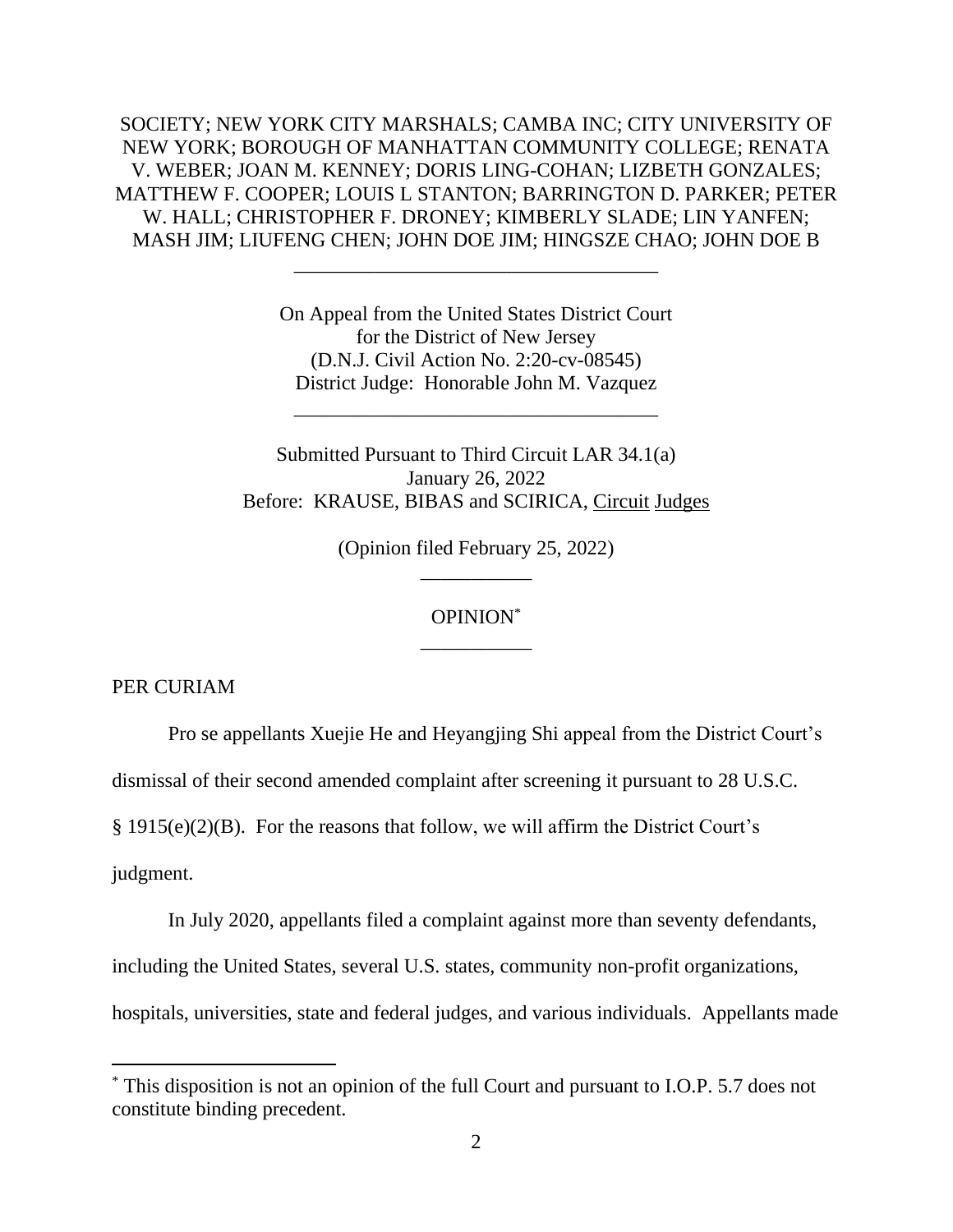allegations about a series of unconnected events over the course of several years. The District Court concluded that it lacked subject matter jurisdiction over appellants' claims after screening their complaint, as the parties were not diverse and there was no basis for federal jurisdiction given appellants' allegations. The District Court dismissed this complaint with leave to amend, explaining the requirements for appellants to clarify their claims.

Appellants filed an amended complaint, which the District Court screened again and dismissed with further leave to amend. Appellants then filed a second amended complaint, the operative complaint here. Appellant He alleged that various defendants failed to assist her after she was sexually assaulted, that other defendants did not provide adequate medical care when she sought it over the course of several years, and that she had been illegally evicted. Appellants also discussed issues with an airline flight and a burglary, among other allegations. After screening this complaint, the District Court concluded that appellants had not made any meaningful changes to their allegations and that they failed to state a claim, dismissing the complaint without leave to amend. Appellants timely appealed.

We have jurisdiction over this appeal pursuant to 28 U.S.C. § 1291. We construe appellants' allegations liberally and exercise plenary review over the District Court's dismissal of their operative complaint for failure to state a claim. See Allah v. Seiverling, 229 F.3d 220, 223 (3d Cir. 2000).

Appellants primarily repeat some of the factual allegations from their second amended complaint in their appellate brief. Their only citation to federal law is to 42

3